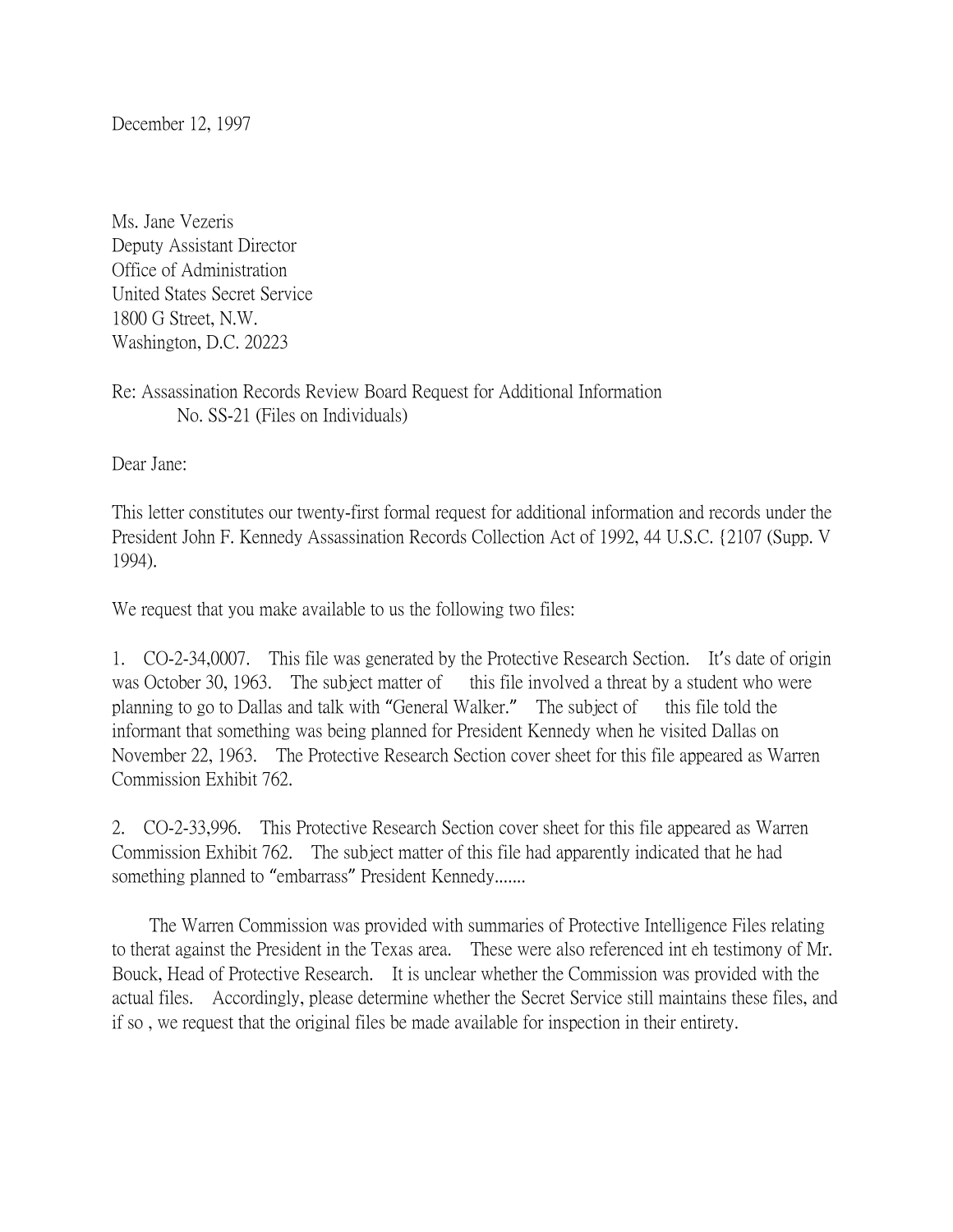4. Information pertaining to who was responsible for making the identification documents for the Secret Service Personnel

5. Secret Service Directory

6. Log Books (possibility of having a mass meeting with all of the Libraries and ourselves re: the logbooks)

7. "In addition, you have offered to make available certain other records (See Sept. 12, 1997 letter from the Secret Service to the Review Board)

8. Please confirm that we have been provided with all inventories, indices, and finding aids that exist with respect to records that are in storage at the Secret Service's Centre Point facility, at the Federal Records Center in Suitland, MD, and at any other repository for Secret Service archive records.

9. Are all the Counsel's files taken care of? (E.g. - counsel files of Fred Smith (counsel to Forrest Sorrels)

10. White house records for gate logs and visitors/usher logs. .

In addition, we wish to inspect certain archive boxes, so that we can determine whether they contain records that should be designated as assassination records.

- Assistant Chief for the Security Division ( E. Wildy)
- Head of the White House Detail
- Head of the Vice Presidential Detail